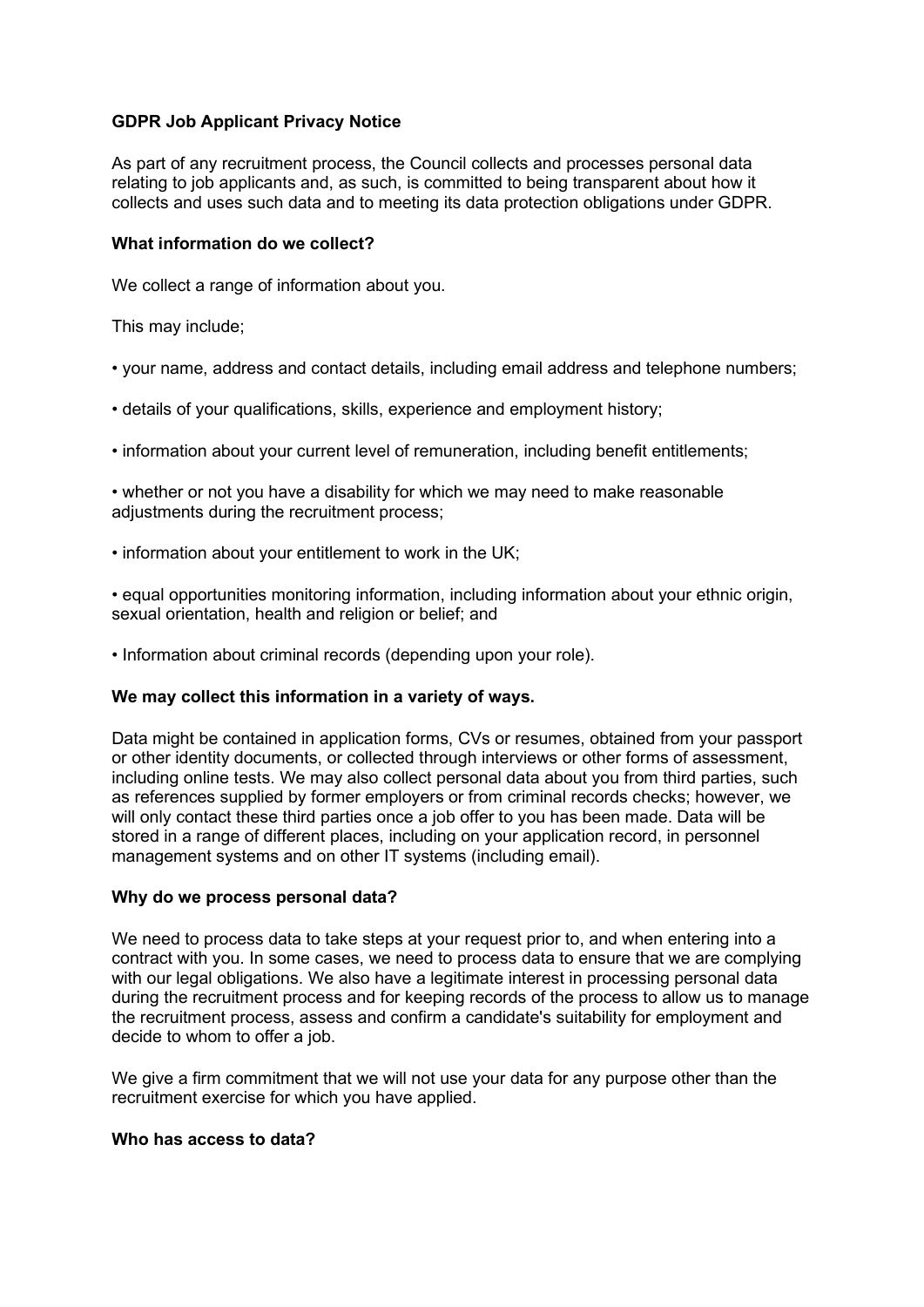Your information may be shared internally for the purposes of the recruitment exercise. This includes the Officers of the Town Council, and Councillors involved in the recruitment process. The Council will not share your data with third parties, unless your application for employment is successful and it makes you an offer of employment in which case the Council will then share your data with former employers to obtain references for you, employment background check providers or the Disclosure and Barring Service to obtain necessary criminal records checks.

## **How does the Council protect data?**

The Council takes the security of your data seriously. It has internal policies and controls in place to ensure that your data is not lost, accidentally destroyed, misused or disclosed, and is not accessed except by our authorised Officers or Councillors. We use GDPR complaint software, cloud-based IT systems, which are supported by our accredited, GDPR compliant IT providers.

## **For how long does the Council keep data?**

If your application for employment is unsuccessful, the Council will hold your data on file for twelve months after the end of the relevant recruitment process.

If your application for employment is successful, personal data gathered during the recruitment process will be transferred to your personal file and retained during your employment. The Council has a data retention policy which covers time periods for retaining all data.

## **What if you do not provide personal data?**

You are under no statutory or contractual obligation to provide data to the Council during the recruitment process. However, if you do not provide the information, the Council may not be able to process your application properly or at all.

#### **Your rights as a data subject**.

When exercising any of the rights listed below, in order to process your request, we may need to verify your identity for your security. In such cases we will need you to respond with proof of your identity before you can exercise these rights.

1) The right to access personal data we hold on you

• At any point you can contact us to request the personal data we hold on you as well as why we have that personal data, who has access to the personal data and where we obtained the personal data from. Once we have received your request we will respond within one month. Please note that this request must be made in writing to the Town Clerk.

• There are no fees or charges for the first request but additional requests for the same personal data or requests which are manifestly unfounded or excessive may be subject to an administrative fee.

2) The right to correct and update the personal data we hold on you

• If the data we hold on you is out of date, incomplete or incorrect, you can inform us and your data will be updated.